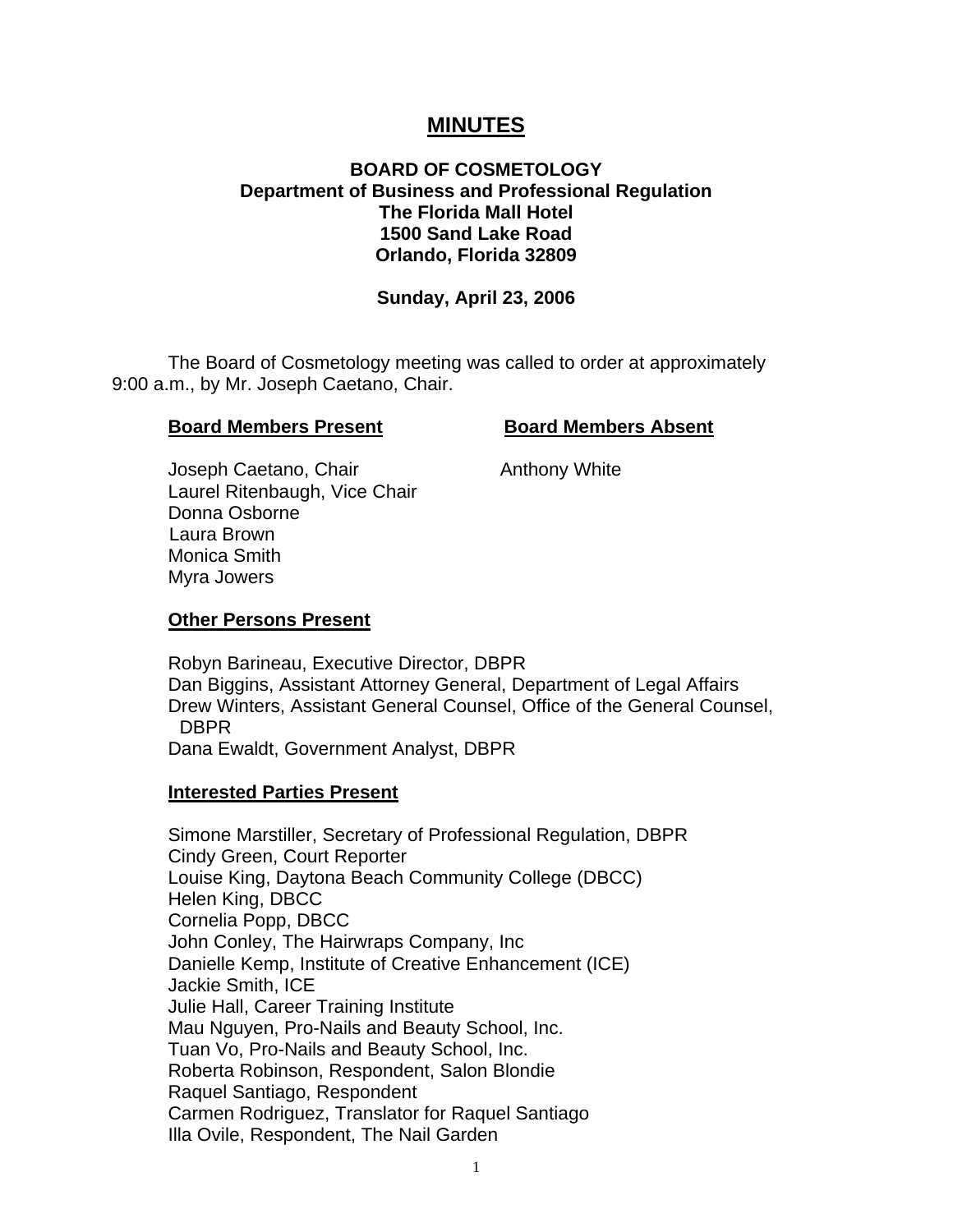Julie Woodhouse, Endorsement Applicant Jerry Gardner, Elite CME Tho Ha, Respondent, Florida Nails Maria E. Briceno, Respondent Robin Valentino, Translator for Maria Briceno Ian Pennell, Respondent Melanie Pennell, Respondent, Diva Nails and Skin Care Valencia Jones, Applicant Denise Jones, Applicant

 The meeting was opened with a roll call and a quorum was established. Vice Chair Caetano noted Mr. Anthony White's absence from the meeting. Vice Chair Caetano stated that Mr. White's absence was unexcused as he did not contact board staff prior to the meeting.

 Secretary Simone Marstiller introduced herself and thanked the board for the opportunity to participate in the meeting. Secretary Marstiller stated her focus and goal for the agency is to increase accountability to all professions and improve/redefine customer service. Secretary Marstiller added that she welcomes the opportunity to work with the board and invited all board members to contact her with their comments, concerns and ideas.

#### **Approval of Minutes: January 22, 2006**

Mrs. Laura Brown moved to approve the minutes from the January 22, 2006, board meeting. Vice Chair Laurel Ritenbaugh seconded the motion to approve the minutes and the motion passed unanimously.

### **Disciplinary Matters**

Mr. Dan Biggins, Assistant Attorney General, inquired if all the board members had received their board meeting materials and if the members had reviewed all the materials. All members responded in the affirmative to these questions.

#### **Informal Hearings**

Regarding Case No. 2005-029668 against Erlinda Carreno of Immokalee, Mr. Drew Winters, Assistant General Counsel, informed the board that the Respondent elected an informal hearing before the board, however, she was not present for the meeting. Mr. Winters was contacted by Ms. Carreno requesting a payment plan be granted for the fine and costs. Ms. Donna Osborne moved that the board find the Respondent was properly served with the Administrative Complaint, that there was competent and substantial evidence to support the allegations as set forth in the Administrative Complaint, that the Respondent committed the offenses as outlined in the Administrative Complaint, and impose a fine of \$500 and costs of \$143.15 due by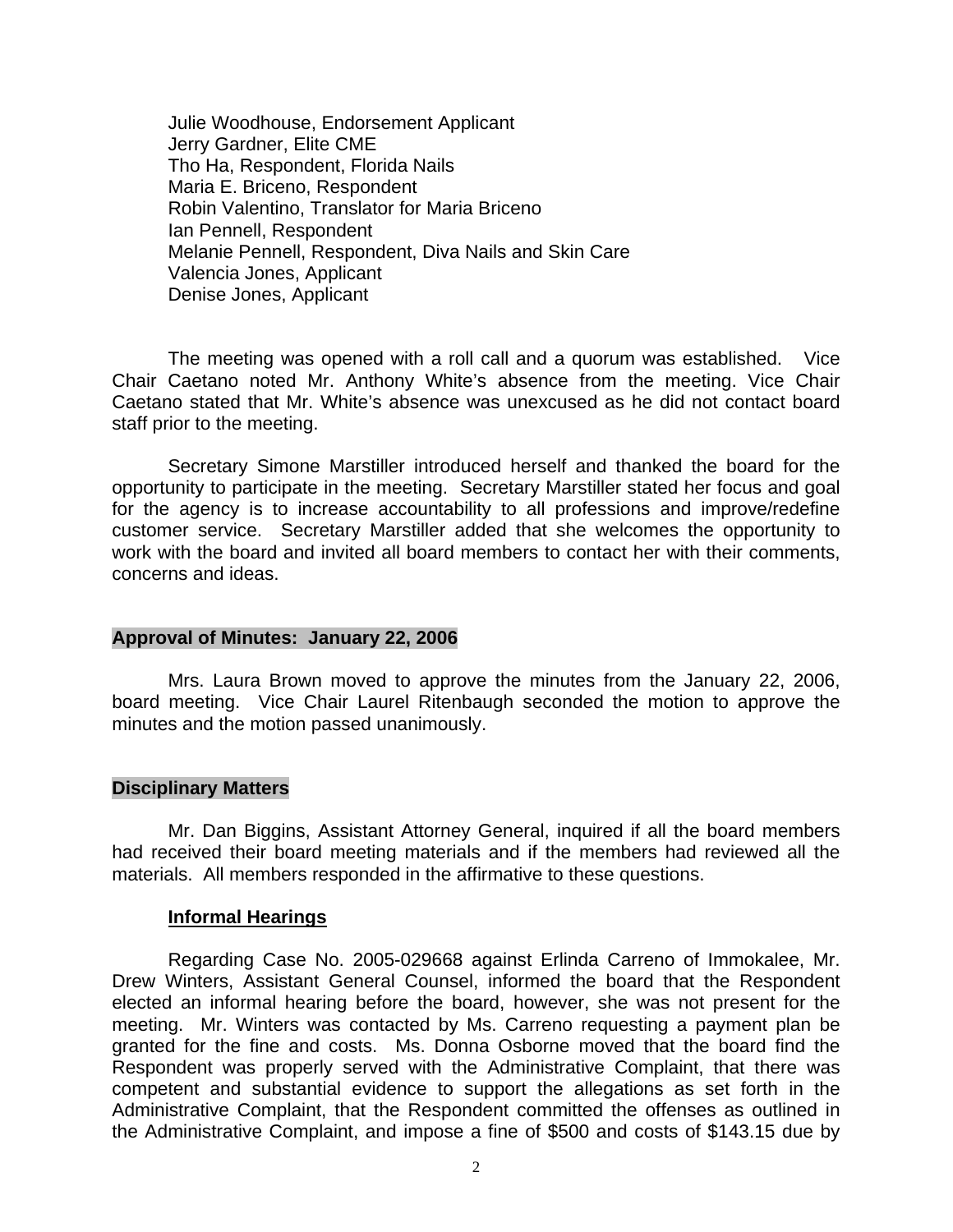making six (6) consecutive monthly payments. The first payment of \$143.15 costs is due within 30 days of the date of the final order. Ms. Myra Jowers seconded the motion. The motion passed unanimously.

Regarding Case No. 2005-061911 against Gladys DeLa Cruz of Miami, Mr. Winters asked that this case be pulled from the agenda to be considered at a later date.

 Regarding Case No. 2005-006643 against Florida Nails of Port St. Lucie, Mr. Winters presented the department's case in this matter and suggested assessing a fine of \$1,000 and costs of \$173.12. Mr. Tho Ha was present and was sworn in by the court reporter. In an attempt to demonstrate the corrective actions taken, Mr. Ha presented the board with photographs of cleaning agents that he used to disinfect and sterilize foot baths in the salon. Mr. Ha offered mitigation as to the procedures of sanitization and sterilization practices of the foot baths between each client/service. After discussion, Mrs. Brown moved that the board find that the Respondent was properly served with the Administrative Complaint, that there was competent and substantial evidence to support the allegations as set forth in the Administrative Complaint, that the Respondent committed the offenses as outlined in the Administrative Complaint and impose a reduced fine of \$700 and costs of \$173.12 and grant a 6-month payment plan with the first payment of \$173.12 being due within 30 days of the date of the final order. Vice Chair Ritenbaugh seconded the motion and the motion passed unanimously.

 Regarding Case No. 2005-034153 against Antonia Gomez of West Palm Beach, Mr. Winters presented the department's case in this matter and suggested assessing a fine of \$500 and costs of \$83.06. Ms. Osborne moved that the board find the Respondent was properly served with the Administrative Complaint, that there was competent and substantial evidence to support the allegations as set forth in the Administrative Complaint, that the Respondent committed the offenses as outlined in the Administrative Complaint, and impose a fine of \$500 and costs of \$83.06. Vice Chair Ritenbaugh seconded the motion and the motion passed unanimously.

Regarding Case No. 2005-012203 against Ian Pennell of Lake Park, Mr. Winters presented the department's case in this matter and suggested assessing a fine of \$200 and costs of \$101.50. Mr. Pennell was present and was sworn in by the court reporter. Mr. Pennell did not dispute the facts, but offered mitigation regarding the oversight of renewing his license. After discussion, Ms. Osborne moved that the board find the Respondent was properly served with the Administrative Complaint, that there was competent and substantial evidence to support the allegations as set forth in the Administrative Complaint, that the Respondent committed the offenses as outlined in the Administrative Complaint, and impose a reduced fine of \$150 and costs of \$101.50. Ms. Monica Smith seconded the motion and the motion passed unanimously.

 Regarding Case No. 2005-012210 against Melanie L. Pennell of Palm Beach Gardens, Mr. Winters presented the department's case in this matter and suggested assessing a fine of \$650 and costs of \$101.50. Ms. Pennell was present and was sworn in by the court reporter. Ms. Pennell reiterated the circumstances as stated by Mr. Ian Pennell. After discussion, Mrs. Brown moved that the board find the Respondent was properly served with the Administrative Complaint, that there was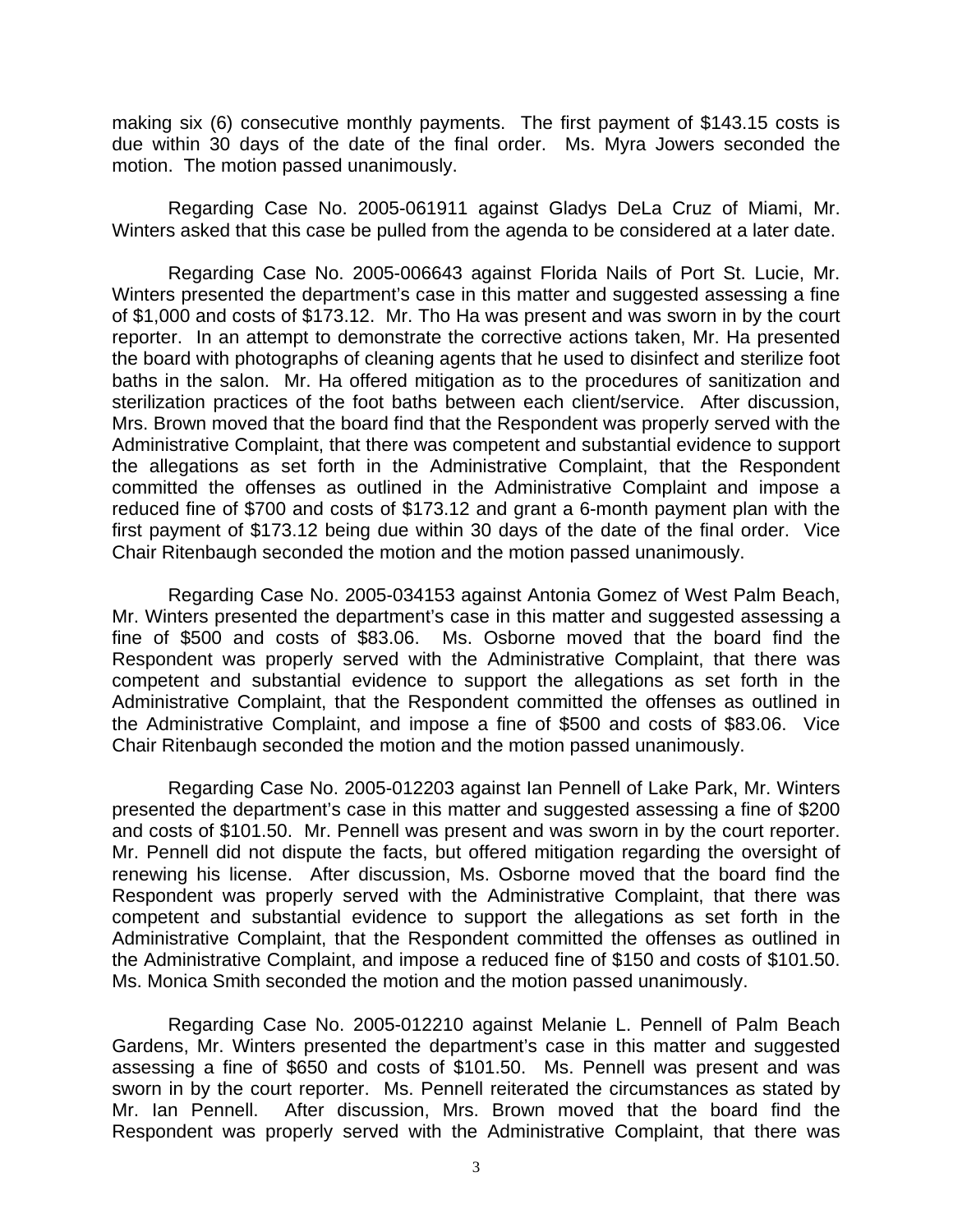competent and substantial evidence to support the allegations as set forth in the Administrative Complaint, that the Respondent committed the offenses as outlined in the Administrative Complaint, and impose a reduced fine of \$500 and costs of \$101.50. Ms. Osborne seconded the motion and the motion passed unanimously.

 Regarding Case No. 2005-024969 against Salon Blondie of Deland, Mr. Winters presented the department's case in this matter and suggested assessing a fine of \$1,000 and costs of \$80.05. Ms. Roberta Robinson was present and was sworn in by the court reporter. Ms. Robinson offered mitigation as to why her dog was in the salon at the time of inspection since the salon was not open and operating on that particular day. Ms. Robinson would like to have the Florida Statute changed to allow dogs under 10 pounds with insurance coverage in salons. After discussion, Ms. Osborne moved that the board find the Respondent was properly served with the Administrative Complaint, that there was competent and substantial evidence to support the allegations as set forth in the Administrative Complaint, that the Respondent committed the offenses as outlined in the Administrative Complaint, and impose a fine of \$1,000 and costs of \$80.05. Ms. Osborne moved that a 6-month payment plan be granted with the first payment of \$80.05 being due within 30 days of the date of the final order. Vice Chair Ritenbaugh seconded the motion. Mrs. Brown opposed the motion. Chair Caetano voted in favor of the motion. Vice Chair Ritenbaugh voted in favor of the motion. Ms. Smith voted in favor of the motion. Ms. Jowers voted in favor of the motion. Ms. Osborne voted in favor of the motion. Mrs. Brown voted against the motion.

Regarding Case No. 2005-022253 against Raquel Santiago of Kissimmee, Mr. Winters presented the department's case in this matter and suggested assessing a fine of \$500 and costs of \$182.31. Ms. Santiago was present along with Ms. Carmen Rodriguez who was translating on her behalf. Ms. Santiago and Ms. Rodriguez were sworn in by the court reporter. Ms. Santiago offered mitigation stating that she was not working as a cosmetologist or performing services of cosmetology, and that she was working as a receptionist and folding towels at the time of the inspection. Mr. Winters noted that this was not an evidentiary hearing, and if the facts were in dispute that this matter would require a hearing before the Division of Administrative Hearings (DOAH). After discussion, Ms. Santiago requested this matter be presented to DOAH. Mr. Winters withdrew the case from this meeting's agenda.

 Regarding Case No. 2005-033690 against The Nail Garden of Eustis, Mr. Winters presented the department's case in this matter and suggested assessing a fine of \$500 and costs of \$179.85. Ms. Illa Ovile was present and sworn in by the court reporter. This case was initially agended as a Motion for Waiver, however, Mr. Biggins requested the matter be redefined as an Informal Hearing since the Respondent was present. Ms. Ovile stated that she did not dispute the facts but would like to offer mitigation of the circumstances. Ms. Ovile presented the steps that have been taken in order to comply with the license renewal. After discussion, Ms. Osborne moved that the board find the Respondent was properly served with the Administrative Complaint, that there was competent and substantial evidence to support the allegations as set forth in the Administrative Complaint, that the Respondent committed the offenses as outlined in the Administrative Complaint, and impose a reduced fine of \$300 and costs of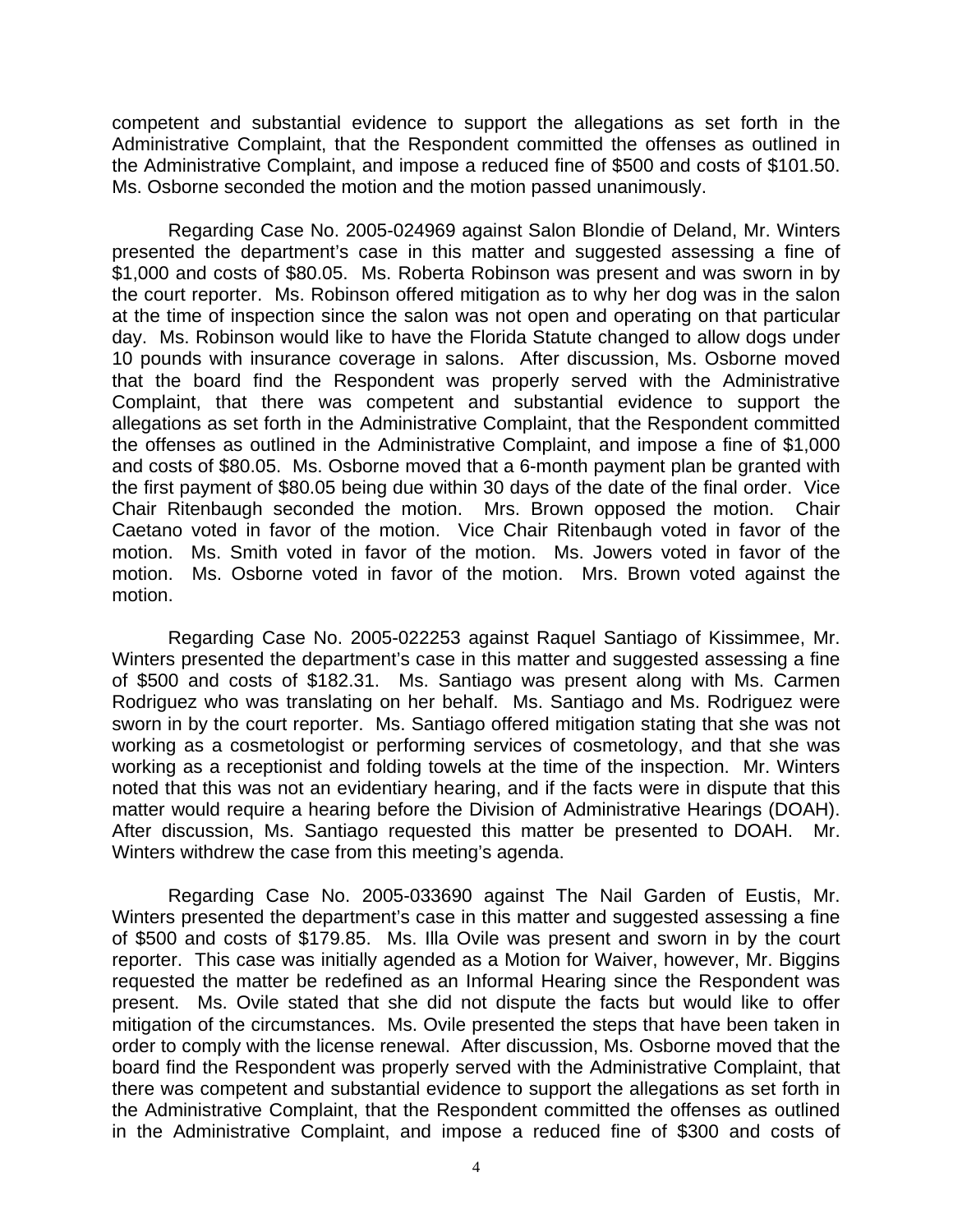\$179.85. Ms. Osborne moved that a 6-month payment plan be granted with the first payment of \$179.85 being due within 30 days of the date of the final order. Mrs. Brown seconded the motion and the motion passed unanimously.

### **Motions for Waiver of Rights and Final Order**

 Unless otherwise stated, by appropriate motion the board found that the Respondent was properly served with the Administrative Complaint, the Respondent failed to respond within 21 days thereby waiving their right to elect a hearing in this matter, the board accepted the allegations as stated in the Administrative Complaint and adopted them as the findings of fact and conclusions of law of the board, and imposed the penalties shown below:

- **Ashley Mary Aaron; Wellington** Case No. 2004-008052 \$400 fine and \$91.86 costs
- Fashion Nails; Orlando Case No. 2004-061213 \$500 fine and \$93.44 costs
- Melissa P. Graham; Apopka Case No. 2004-027383 \$350 fine and \$96.78 costs
- **Lucyenne Louiceus; Oakland Park** Case No. 2004-042358 \$500 fine and \$110.75 costs
- **EXEC** Christopher Mason; Ft. Lauderdale Case No. 2004-008644 \$500 fine and \$154.52 costs
- Kerod K. Morgan; West Palm Beach Case No. 2004-054144 \$500 fine and \$119.28 costs
- Nina's Hair Salon; Immokalee Case No. 2005-033663 \$800 fine and \$132.57 costs
- **EXEC** Christopher Perrin; Key West Case No. 2004-014785 \$500 fine and \$359.80 costs
- Analia E. Sarmiento; Miami Case No. 2004-019798 \$500 fine and \$137.83 costs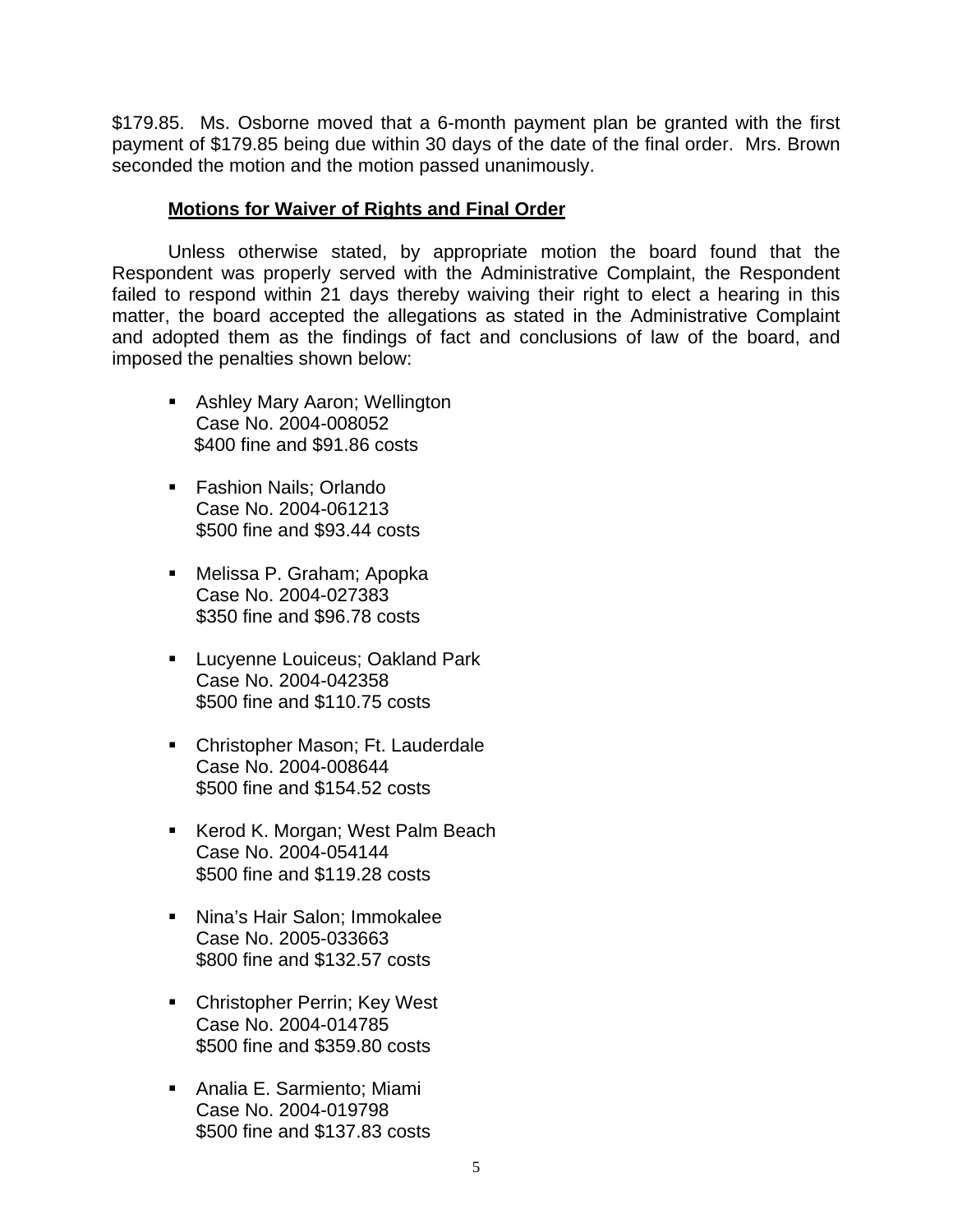- Supercuts #9499; North Palm Beach Case No. 2004-054785 \$1,000 fine and \$119.28 costs (Due to a possible conflict of interest, Mrs. Brown recused herself from voting in this matter.)
- **Alicia A. Trice; West Palm Beach**  c/o Platinum Image Case No. 2004-033604 \$500 fine and \$94.65 costs
- Lien Thi Vo; Wellington Case No. 2004-057479 \$800 fine and \$132.06 costs
- **Mamie Crosdale; Vero Beach** Case No. 2005-020821 \$550 fine and \$125.13 costs
- **Elizabeth De Jesus Ruiz; Tampa** Case No. 2005-058649 \$500 fine and \$67.29 costs
- **Roberto Carlos Siqueira; Ft. Pierce** Case No. 2005-023386 \$500 fine and \$125.13 costs

 Regarding Case No. 2004-029978 against Irene Trybus of Jacksonville, Mr. Winters informed the board that Ms. Trybus was not present. Ms. Trybus did contact his office stating that she does not dispute the facts and requested a settlement stipulation with a payment plan. Mr. Winters noted the Administrative Complaint charged the Respondent with a violation of section 477.0265(1)(b)(1), F.S., in that it is unlawful to own or operate a cosmetology salon or specialty salon which is not licensed under the provision of this chapter. The department suggested assessing a fine of \$500 and costs of \$217.61. Ms. Osborne moved that the board adopt the Stipulation of the parties as the board's final action in this matter and incorporate it and all its terms into a final order. Ms. Osborne moved that a 6-month payment plan be granted with the first payment of \$217.61 being due within 30 days of the date of the final order. Mrs. Brown seconded the motion and the motion passed unanimously.

 Regarding Case No. 2005-000628 against Mavery Fuentes d/b/a Mabel Hair Salon of Tampa, Mr. Winters asked that this case be pulled from the agenda to be considered at a later date.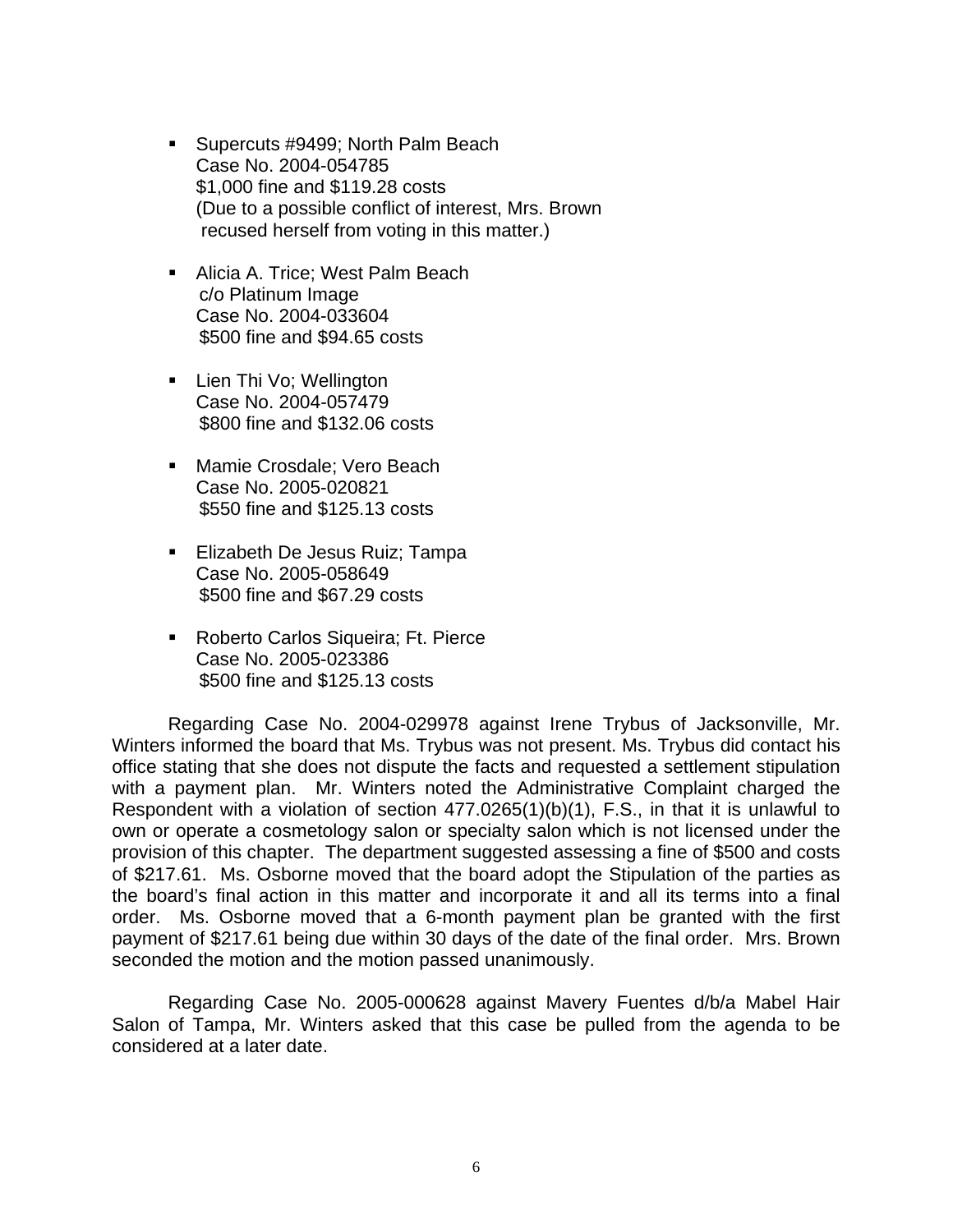#### **Settlement Stipulations**

 Regarding Case No. 2005-052616 against Diva Nails and Skin Care of Miami, the Administrative Complaint charged the Respondent with a violation of section 477.0265(1)(b)2, F.S., in pertinent part states that it is unlawful to own or operate, a cosmetology or specialty salon in which a person not licensed or registered as a cosmetologist or a specialist is permitted to perform cosmetology services or any specialty. Ms. Maria Esther Briceno was present along with Ms. Robin M. Vallentino who was translating on her behalf. Ms. Briceno and Ms. Vallentino were sworn in by the court reporter. The department suggested assessing a fine of \$500 and costs of \$52.51. Mr. Winters noted that all fine and cost were paid in full. Ms. Osborne moved that the board adopt the Stipulation of the parties as the board's final action in this matter and incorporate it and all its terms into a final order. Mrs. Brown seconded the motion and the motion passed unanimously.

 Unless otherwise stated, by appropriate motion the board found the Respondent to have committed the offenses as alleged in the Administrative Complaint and adopted the Stipulation of the parties as the board's final action regarding a penalty to be imposed on the Respondent as follows:

- Ronald Garcia; Jupiter Case No. 2004-048742 \$1,000 fine and \$100.57 costs
- **Eich W. Roa; Lake Worth** Case No. 2003-066289 \$3,250 fine and \$160.71 costs
- **New York, New York Unisex Hair Salon; Ocala** Case No. 2005-057511 \$1,000 fine and \$50.74 costs
- Georgia M. Taylor; West Palm Beach Case No. 2004-034944 \$1,000 fine and \$101.01 costs
- Fine Touch Nails; Longwood Case No. 2005-050141 \$50 fine and \$400.54 costs
- Karely Unisex Beauty Salon; Pembroke Pines Case No. 2005-003946 \$500 fine and \$109.86 costs
- **Nails By T II; North Palm Beach**  Case No. 2005-020965 \$850 fine and \$140.88 costs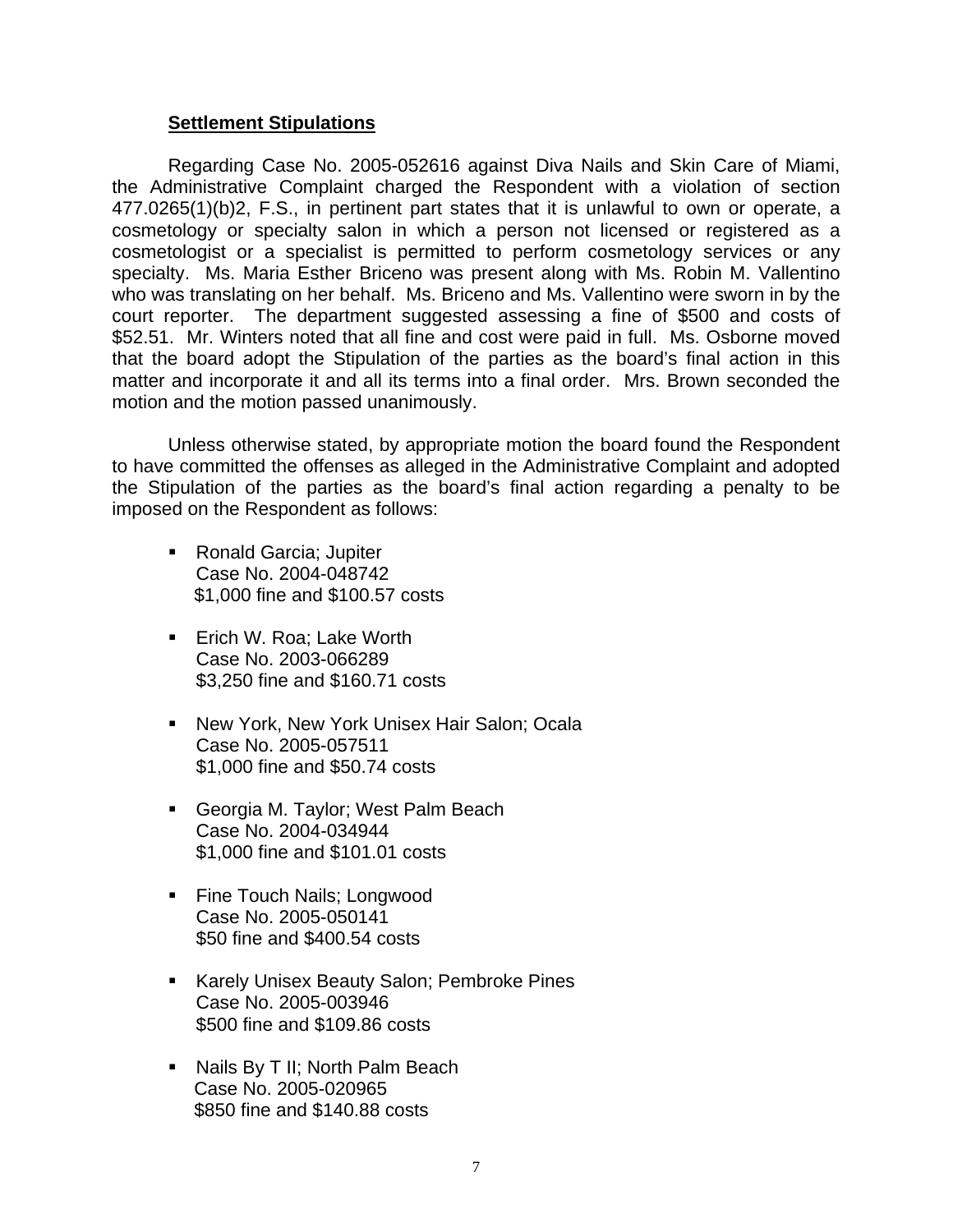- Regal Nails; Jacksonville Case No. 2005-052681 \$50 fine and \$272.41 costs
- **Hollywood Nails; Tallahassee** Case No. 2005-022922 \$500 fine and \$458.66 costs
- Charlie Nguyen; Tallahassee Case No. 2005-022923 \$500 fine and \$458.66 costs

 Regarding Case No. 2004-002181 against Phat Fadez of Miami and Case No. 2005-006765 against U.S. Nails of North Palm Beach, these cases were incorrectly categorized on the agenda. These cases were pulled from this meeting and will be presented at a later date.

# **Department Attorney Report**

Mr. Winters informed the board that as of April 17, 2006, there are 167 open cosmetology cases in the legal section.

 Mr. Winters noted that the MMA case report was included in the agenda for information only. Mr. Winters stated that most cases tested for MMA are coming back with positive test results. Vice Chair Caetano inquired as to the costs associated with MMA testing. Mr. Winters informed the board that the Office of the General Counsel and the Division of Regulation are currently working on finding the most cost effective vendor for testing the MMA samplings and will be prepared to report the findings at the next board meeting. Vice Chair Caetano requested that Mr. Winters have his staff note all prior MMA violations on the disciplinary case memos.

# **Applications**

#### **Applications for Licensure by Endorsement**

- Rose M. Todd / New Jersey Ms. Robyn Barineau, Executive Director, informed the board that Ms. Rose Todd has requested that her endorsement be pulled from this meeting's agenda as she is still waiting for licensure documentation to be provided from another state. Ms. Todd has requested that board staff agenda her application for the next board meeting.
- **Julie A. Woodhouse / New York**  Ms. Barineau informed the board that Ms. Julie Woodhouse requested her endorsement be presented before them as she believes that her licensure experience coupled with previously completed continuing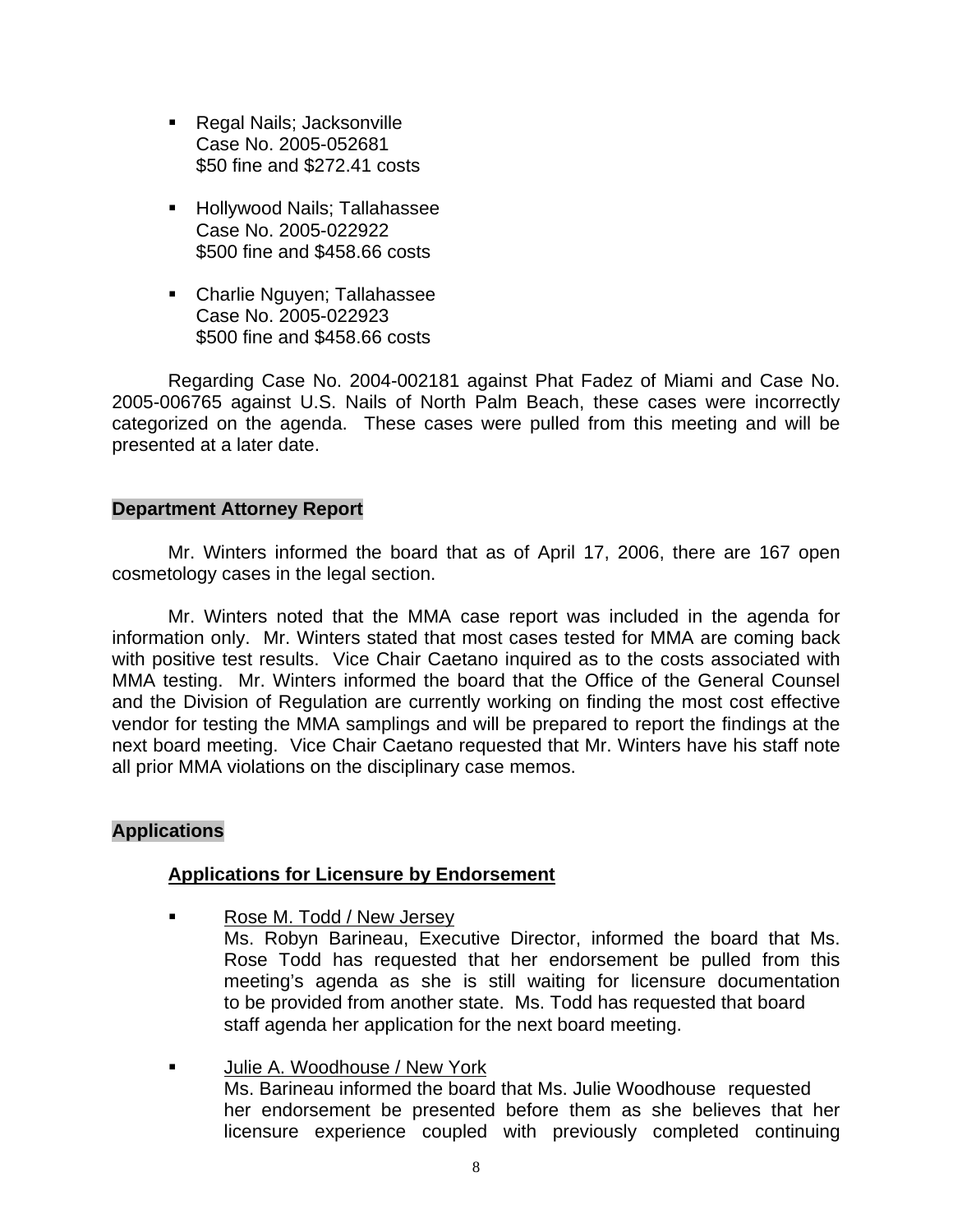education courses should fulfill the additional 200 cosmetology hour endorsement requirement and she feels that she should not be required to take the Florida cosmetology examination based upon her 1,000 New York cosmetology license. Ms. Woodhouse was present and sworn in by the court reporter. Ms. Woodhouse stated that she has been a licensed cosmetologist for 19 years, has furthered her education with numerous training seminars, and has acted in the capacity as an instructor while being employed with Fantastic Sam's. Mrs. Brown noted that Florida law requires 1,200 cosmetology school hours. Ms. Osborne inquired as to Fantastic Sam's being a licensed/certified cosmetology school in the State of Florida which could verify the Florida cosmetology requirement. After further discussion, Ms. Woodhouse decided to waive the request of this meeting and provide a written authorization to the department changing her application from licensure by endorsement to licensure by examination.

# **Applications for Hair Braiding Courses**

- Bradmacko & Associates, Inc. Vice Chair Ritenbaugh moved to approve this course application. Ms. Smith seconded the motion and the motion passed unanimously.
- Designer Touch

 Vice Chair Ritenbaugh recused herself from voting on this application due to a possible conflict of interest. Mrs. Brown moved to approve this course application. Ms. Osborne seconded the motion and the motion passed unanimously.

**Example 3** Sophia McKenzie

 Due to a possible conflict of interest, Vice Chair Ritenbaugh recused herself from voting on this application. Ms. Jowers moved to approve this course application. Mrs. Brown seconded the motion and the motion passed unanimously.

**Mandisa Ngozi Art of Braiding** 

 This course application was presented at the January 22, 2006, board meeting. The board denied the application based on numerous references to cosmetology and since the board felt like the references were beyond the scope of authority of a hair braiding registration. Ms. Valencia Jones requested an appearance before the board in an attempt to provide an explanation of the cosmetology references. Ms. Jones and Ms. Denise Jones were present for the meeting. Ms. Osborne asked for clarification of scalp massage and scalp treatment practice for a hair braider. After further discussion, Ms. Jones volunteered to remove the entire Milady's text from the material. Vice Chair Ritenbaugh moved to approve the application as amended with the removal of the Milady text. Ms. Osborne seconded the motion and the motion passed unanimously.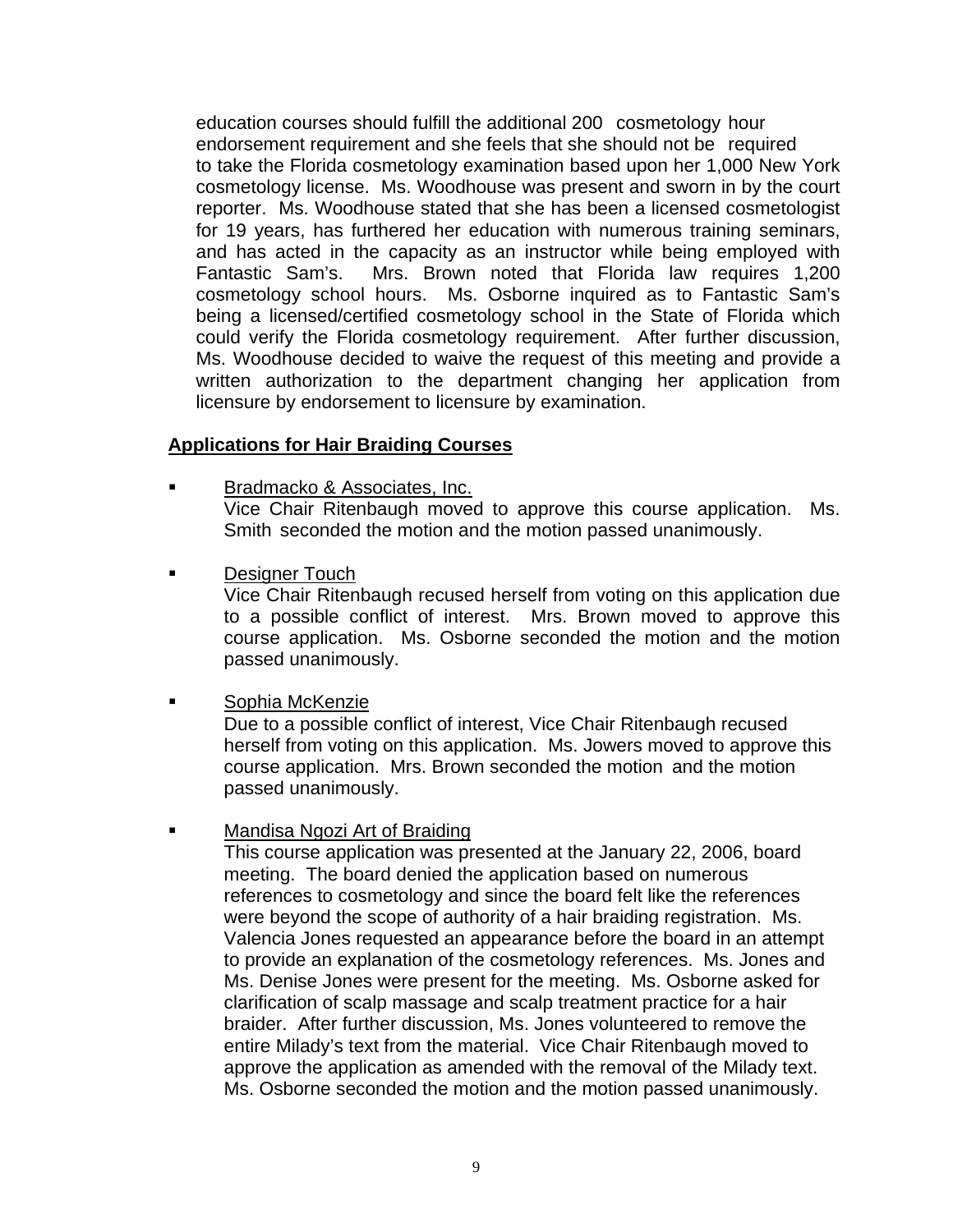# **Applications for Hair Wrapping Courses**

- Bradmacko & Associates, Inc. Ms. Osborne moved to approve the course application. Ms. Jowers seconded the motion. The motion passed unanimously.
- Mandisa Ngozi Art of Braiding

 This course application was presented at the January 22, 2006, board meeting. The board denied the application based on numerous references to cosmetology and since the board felt like the references were beyond the scope of authority of a hair wrapping registration. Ms. Valencia Jones requested an appearance before the board in an attempt to provide an explanation of the cosmetology references. Ms. Jones and Ms. Denise Jones were present for the meeting. Ms. Osborne asked for clarification of scalp massage and scalp treatment practice for a hair wrapper. After further discussion, Ms. Jones volunteered to remove the Milady's text from the material. Vice Chair Ritenbaugh moved to approve the application as amended with the removal of the Milady text. Ms. Osborne seconded the motion and the motion passed unanimously.

Hands of Distinction

 Vice Chair Ritenbaugh recused herself from voting on this application due to her affiliation with the Hillsborough County School System. This application was tabled from the January 22, 2006, board meeting due to a request for clarification of the reference material "Tammy Taylor" and "Milady's Art & Science of Nail Technology" for a hair wrapping course. The course material was resubmitted showing the removal of the references to "Tammy Taylor" and Milady's Art & Science of Nail Technology." Ms. Osborne moved to approve the [revised] course application. Ms. Jowers seconded the motion and the motion passed unanimously.

# **Applications for Body Wrapping Courses**

- Bradmacko & Associates, Inc. Ms. Osborne moved to approve the course application. Mrs. Brown seconded the motion and the motion passed unanimously.
- **The Praxis Institute**  Ms. Jowers moved to approve the course application. Mrs. Brown seconded the motion and the motion passed unanimously.
- TLC Aesthetics Institute, Inc. Due to a professional conflict, Ms. Smith recused herself from voting on this application. Vice Chair Ritenbaugh moved to approve the course application. Mrs. Brown seconded the motion and the motion passed unanimously.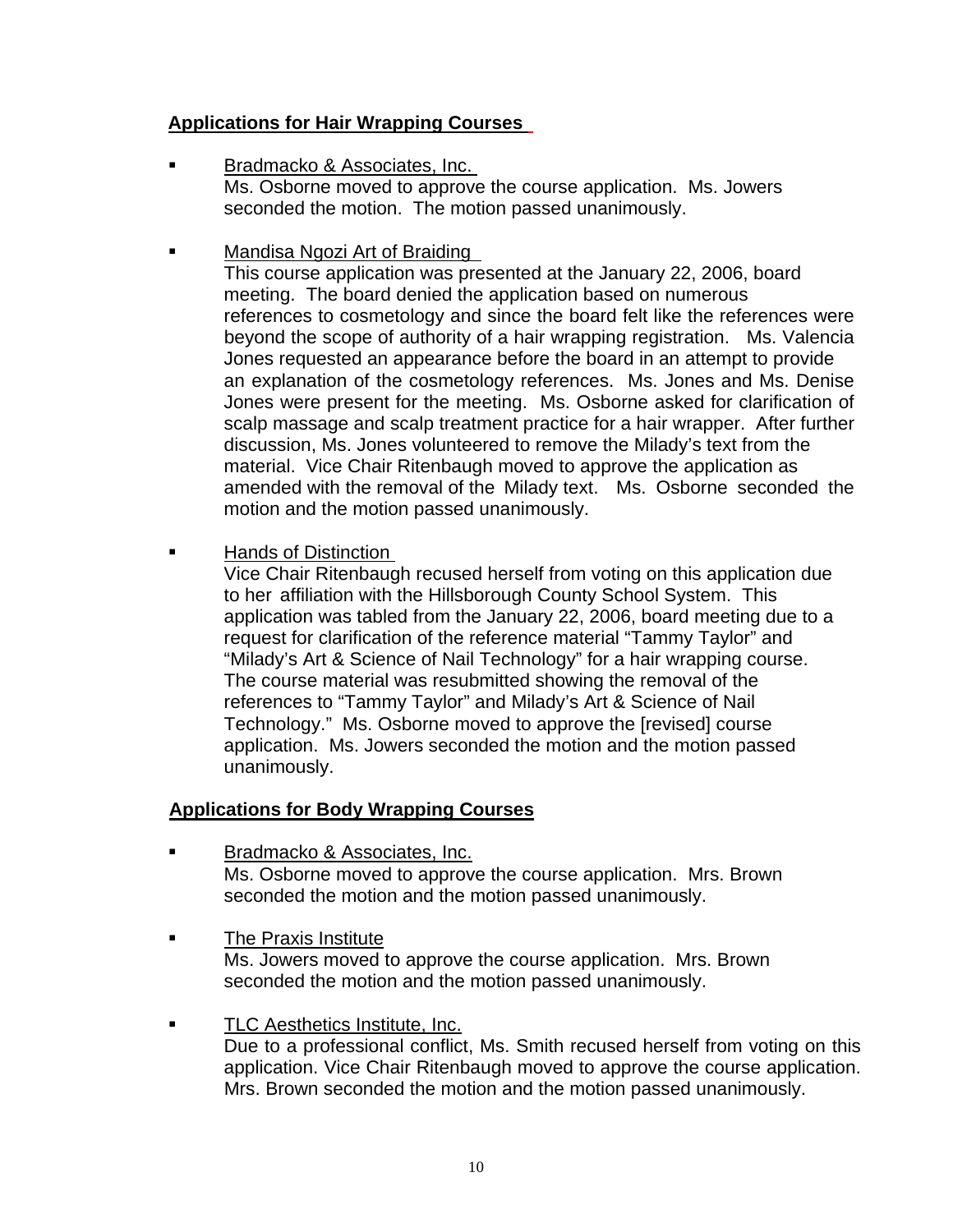- Urban Spellcaster, Inc. Vice Chair Ritenbaugh moved to approve the course application. Mrs. Brown seconded the motion and the motion passed unanimously.
- Hands of Distinction

 Vice Chair Ritenbaugh recused herself from voting on this application due to her affiliation with the Hillsborough County School System. This application was tabled from the January 22, 2006. board meeting due to a request for clarification of the reference material "Tammy Taylor" and "Milady's Art & Science of Nail Technology" for a body wrapping course. The course material was resubmitted showing the removal of the references to "Tammy Taylor" and "Milady's Art & Science of Nail Technology." Ms. Smith moved to approve the [revised] course application. Ms. Osborne seconded the motion and the motion passed unanimously.

# **Initial HIV / AIDS Course Applications**

**EXEC** Career Training Institutue

 Ms. Julie Hall was present and sworn in by the court reporter. After review of the course materials, Ms. Osborne moved to approve this course application. Mrs. Brown seconded the motion and the motion passed unanimously.

**Maya's School of Beaute', Inc.** 

 After review and discussion of the application, Ms. Osborne noted that the course completion certificate does not reference "initial" licensure education. Ms. Osborne made a motion to approve the course application with a contingency of correcting the course completion certificate to specify "initial" education. The contingency correction must be submitted to the Executive Director within 30 days. Ms. Jowers seconded the motion. The motion passed unanimously.

**North Florida Institute** 

 Vice Chair Ritenbaugh moved to approve the course application. Mrs. Brown seconded the motion and the motion passed unanimously.

Hands of Distinction

 Vice Chair Ritenbaugh recused herself from voting on this application due to her affiliation with the Hillsborough County School System. This application was tabled from the January 22, 2006, board meeting due to a request for clarification of the reference material "Tammy Taylor" and "Milady's Art & Science of Nail Technology" for an initial HIV/AIDS course. The course material was resubmitted showing the removal of the references to "Tammy Taylor" and "Milady's Art & Science of Nail Technology." Ms. Smith moved to approve the [revised] course application. Mrs. Brown seconded the motion and the motion passed unanimously.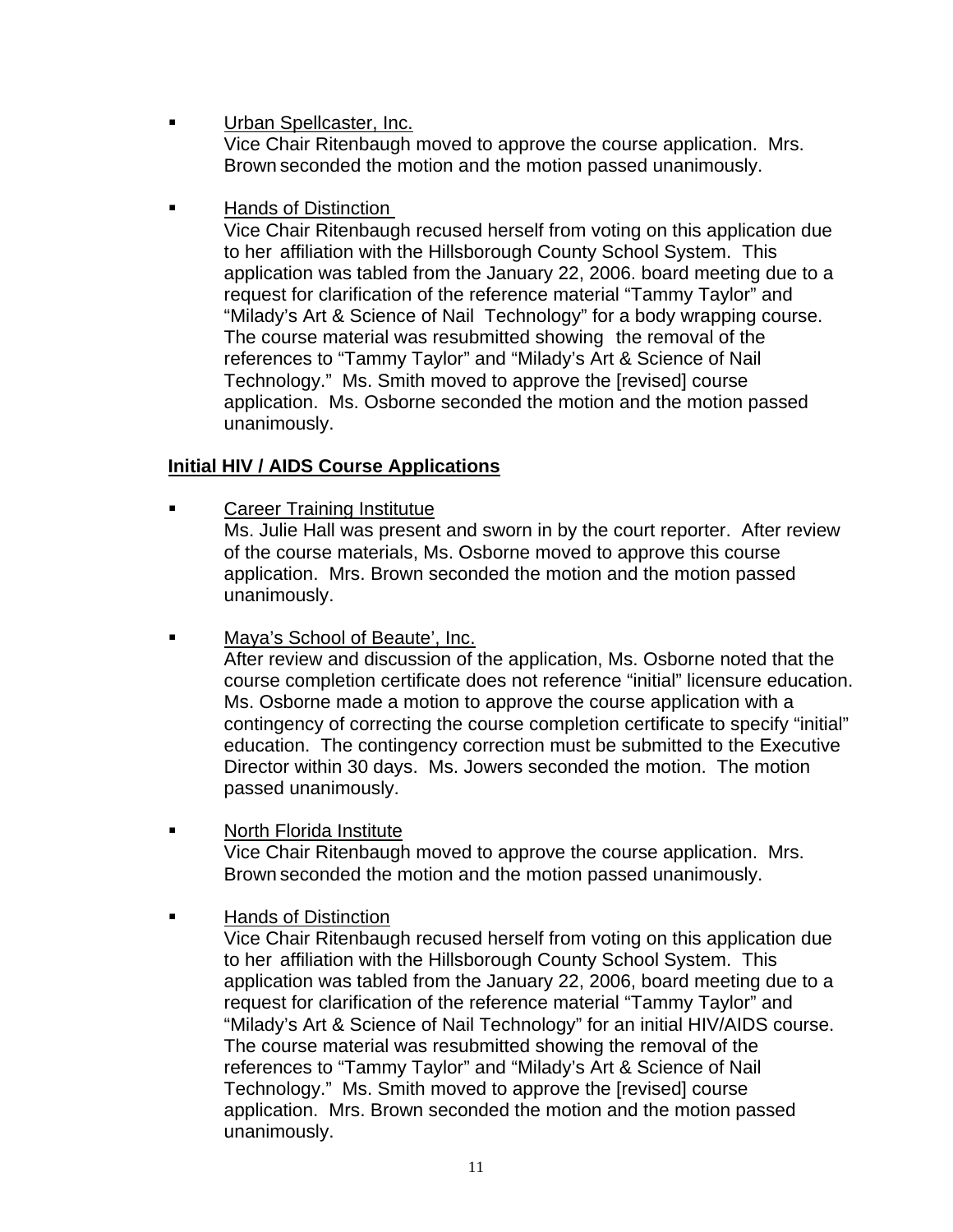# **Continuing Education Course Applications**

- Nature Synergy, Inc (12 Hours Live & Home Study) After review of the course application, Ms. Smith moved to deny the application as it is product oriented and is massage therapy oriented. Ms. Osborne seconded the motion and the motion passed unanimously.
- **Luster Products (4 hours Conference/Tradeshow)**  After review and discussion of the application, Vice Chair Ritenbaugh moved to deny the application as it is product oriented. Ms. Osborne seconded the motion. The motion passed unanimously.

# **Committee Reports**

# **Continuing Education Committee – Laura Brown, Chair**

Mrs. Brown had no additional report at this time.

# **Rules Committee – Donna Osborne, Chair**

Ms. Osborne had no additional report at this time.

# **Legislative Committee – Donna Osborne, Chair**

Ms. Osborne had no additional report at this time.

# **Old Business**

 Ms. Jowers reported as to the current status of the cosmetology legislation. To date, House Bill HB771 unanimously passed through all House Committees. Ms. Bonnie Poole of the Florida Cosmetology Association has contacted the National Cosmetology Association requesting their assistance in moving the bill through the Legislature. Ms. Jowers indicated there is rumor of opposition and resistance to the bill at the Senate level.

# **Other Business**

# **Executive Director's Report**

 State of California Board of Cosmetology Salon Requirements for Disinfection and Sterilization

 State of Mississippi Board of Cosmetology Salon Requirements for Disinfection and Sterilization

 State of Michigan Board of Cosmetology Salon Requirements for Disinfection and Sterilization

 State of Ohio Board of Cosmetology Salon Requirements for Disinfection and **Sterilization**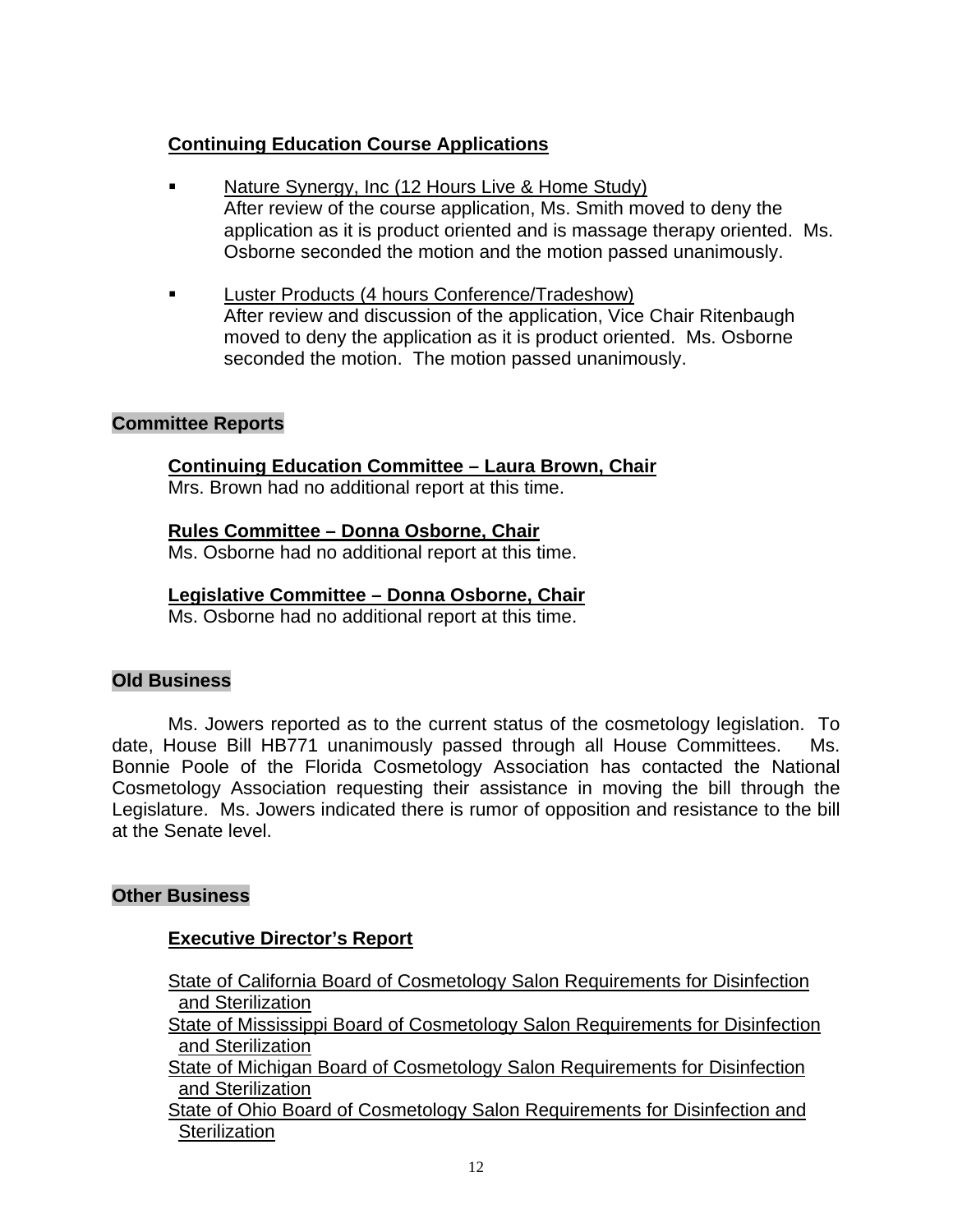# State of Oregon Board of Cosmetology Salon Requirements for Disinfection and Sterilization

# State of Texas Cosmetology Commission Salon Requirements for Disinfection and Sterilization

# State of Virginia Board of Cosmetology Salon Requirements for Disinfection and Sterilization

 Ms. Barineau, informed the board that included in their agenda was information compiled from various states which outlines their requirements for sterilization and sanitation of foot baths.

# Board Member Vacancies

 Ms. Barineau advised the board that the department is currently attempting to address the board member vacancy situation. The department is seeking assistance from all boards to assist with locating qualified applicants to fill vacancies on all boards. All interested applicants should contact the department or the Governor's Appointments Office for a Gubernatorial Appointments Questionnaire for completion and filing with the Governor's Appointments Office.

# Financial Report, December 31, 2005, Operating Account

Financial Report, December 31, 2005, Unlicensed Activity Account

 Ms. Barineau informed the board that as of December 31, 2005, the board's cash balance in their operating account was in a deficit in excess of one million dollars and at the current pace, the projected deficit for June 30, 2009, would be in excess of five million dollars.

# Cosmetology Assessment

 Ms. Barineau informed the board that due to the current pace of the operating account and the projected deficit, the department will be imposing a \$30 assessment on all licenses being renewed October 31, 2006, and October 31, 2007. The board agreed to the assessment in conjunction with the 2006 and 2007 license renewals and also suggested that salons be assessed the \$30 in conjunction with their renewal on November 30, 2006. Mrs. Brown moved to amend 61G5-24.020, Florida Administrative Code, incorporating assessment language as suggested by Board Counsel. Vice Chair Ritenbaugh seconded the motion and the motion passed unanimously. Mr. Biggins will amend and proceed with filing Rule 61G5-24.020, F.A.C.

# Email from Deputy Secretary Yecke Regarding Improvements to the DBPR Internet Site

 Ms. Barineau informed the board that the email from Deputy Secretary Yecke regarding improvements to the DBPR Internet Site was included in the agenda for informational purposes.

 Announcement by Governor Bush Regarding Funding Recommendations for Hurricane Preparedness, Response and Recovery

 Ms. Barineau informed the board that the announcement by Governor Bush regarding funding recommendations for hurricane preparedness, response and recovery was included in the agenda for informational purposes.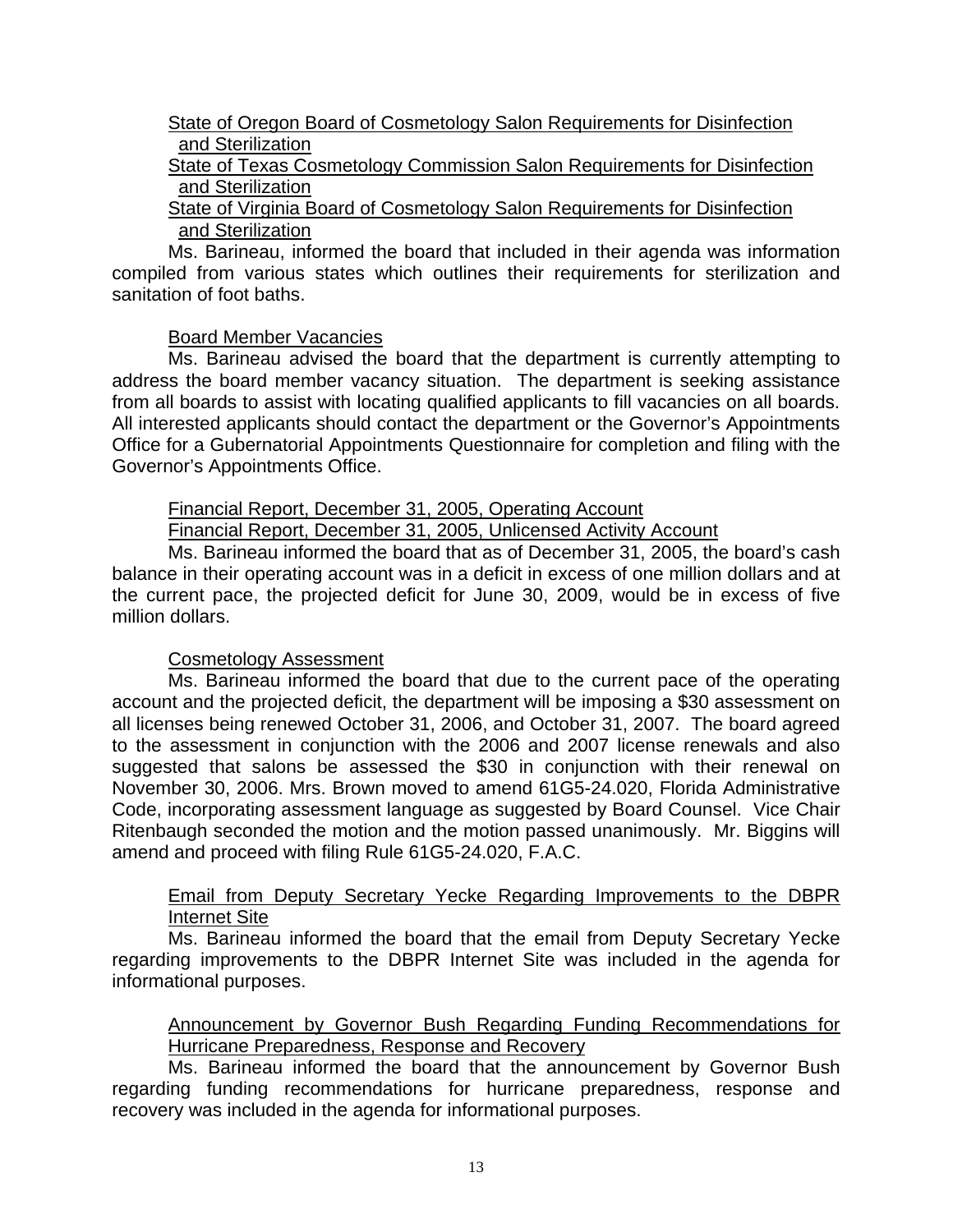# Email from DBPR Secretary Marstiller Regarding 2006-2007 Executive Budget

 Ms. Barineau informed the board that the email from Secretary Marstiller regarding the 2006-2007 executive budget was included in the agenda for informational purposes.

 National Commission of Cosmetology Arts & Sciences, Inc. (NACCAS) Newsletter - Volume 2 No. 2

 Ms. Barineau informed the board that the NACCAS Newsletter was included in the agenda for informational purposes.

# National Commission of State Boards of Cosmetology, Inc. (NIC) Annual Conference, Portland Maine, August 26-28, 2006

 The board agreed to send Ms. Osborne and Ms. Jowers as their delegates to the NIC annual conference being held in Portland, Maine, on August 26-28, 2006. Should there not be sufficient budget to send two delegates, the board agreed to send Ms. Osborne only.

 At this time, Ms. Osborne reminded the board of the 2008 NIC annual conference is slated to be held in Florida. Ms. Osborne mentioned that the board may be called upon to assist with the conference.

Complaints and Investigative Statistics Report July 2005–March 2006

 Ms. Barineau informed the board that the complaints and investigative statistics report for July 2005 through March 2006 was included in the agenda for informational purposes.

# **Board Attorney's Report**

Rule 61G5-20.002, F.A.C. – Salon Requirements

 Mr. Biggins, provided the board with draft rule language relating to the sanitation and sterilization of foot baths. The proposed draft language reads as follows:

61G5-20.002 – Salon Requirements

(2) Each salon shall comply with the following:

(g) Pedicure Equipment Sterilization and Disinfection:

The following cleaning and disinfection procedures must be used for any pedicure equipment that holds water, including sinks, bowls, basins, pipe-less, and whirlpool spas:

 1. After each client, all pedicure units must be cleaned with a chelating soap or detergent with water to remove all visible debris, then disinfected with an EPA registered hospital grade bactericidal, fungicidal, virucidal, and pseudomonacidal disinfectant used according to manufacturers instructions for at least ten (10) minutes. If the pipe-free foot spa has a foot plate, it should be removed and the area beneath it cleaned, rinsed, and wiped dry.

2. At the end of each day of use, the following procedures shall be used: a. All filter screens in whirlpool pedicure spas or basins for all types of foot spas must be sanitized. All visible debris in the screen and the inlet must be removed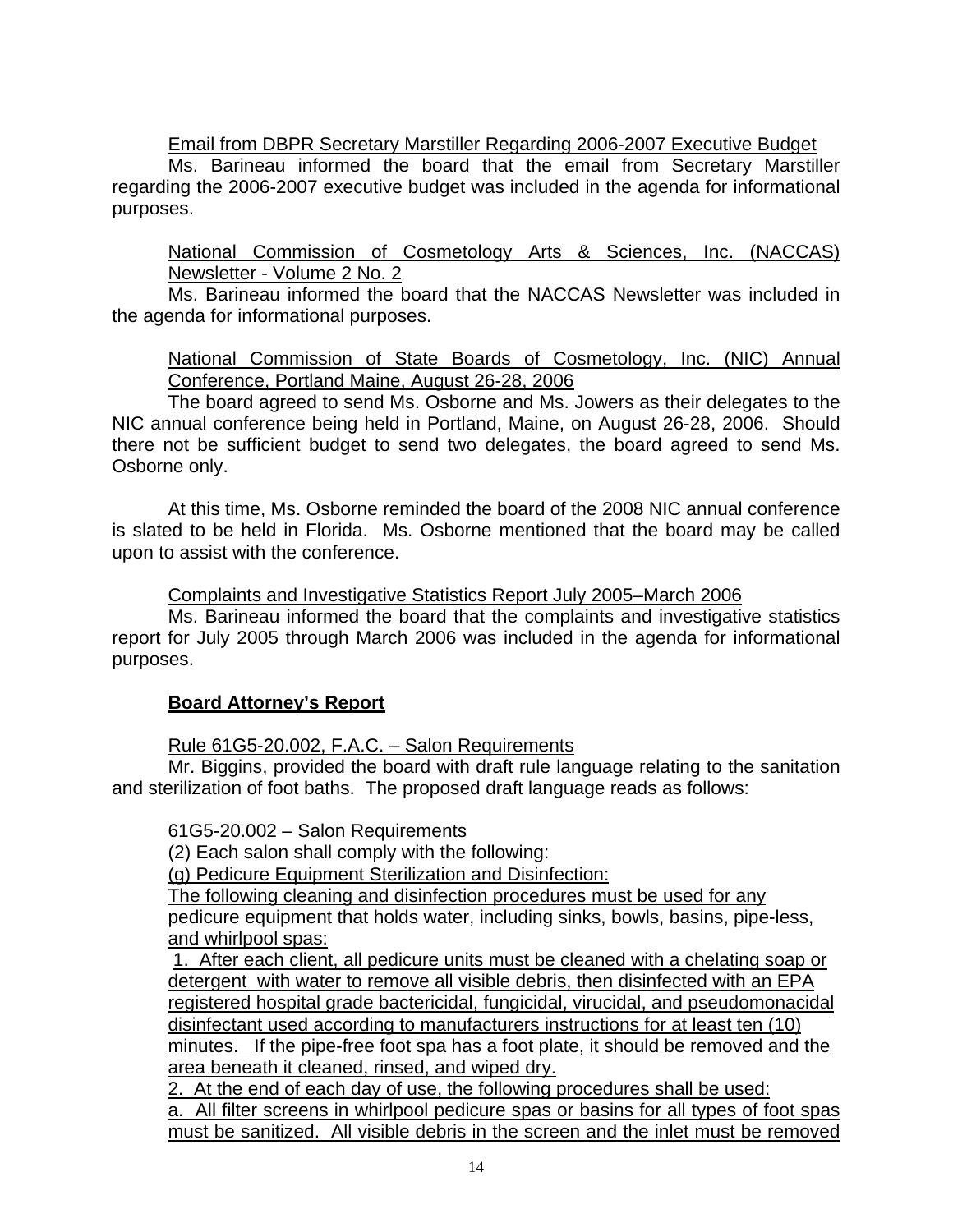and cleaned with a chelating soap or detergent and water. For pipe-free systems, the jet components or foot plate must be removed and cleaned and any debris removed. The screen, jet, or foot plate must be completely immersed in an EPA registered, hospital grade bactericidal, fungicidal, virucidal, and pseudomonacidal disinfectant that is used according to manufacturers instructions. The screen, jet, or foot plate must be replaced after disinfection is completed and the system flushed with warm water and low-sudsing soap for 5 minutes, rinsed, and drained.

b. After the above procedures are completed, the basin should be filled with clean water and the correct amount of EPA registered disinfectant. The solution must be circulated through foot spa system for 10 minutes and the unit then turned off. The solution should remain in the basin for at least 6 to 10 hours. Before using the equipment again, the basin system must be drained and flushed with clean water.

3. Once each week, subsequent to completing the required end-of-day cleaning procedures, the basin must be filled with a solution of water containing one teaspoon of 5.25% bleach for each gallon of water. The solution must be circulated through the spa system for 5 to 10 minutes and then the solution must sit in the basin, or for at least 6 hours. Before use, the system must be drained and flushed.

4. A record or log book containing the dates and times of all pedicure cleaning and disinfection procedures must be documented and kept in the pedicure area by the salon and made available for review upon request by a consumer or a Department inspector.

Vice Chair Ritenbaugh made a motion to accept the proposed language for Rule 61G5-20.002(2)(g), F.A.C., as provided by Board Counsel. Ms. Osborne seconded the motion and the motion passed unanimously. Mr. Biggins will amend and proceed with filing Rule 61G5-20.002, F.A.C.

Vice Chair Ritenbaugh made a suggestion for creating an "information" notice to be posted in salons; similar to the one seen in restaurant restrooms. Vice Chair Ritenbaugh agreed to compile some suggestions for posting at salons that would be helpful to patrons. Some suggestions include ensuring that the operator washes their hands between each customer and ensuring that instruments are sanitized/sterilized between each customer. Vice Chair Ritenbaugh will provide a draft of her suggestions to the board at the next board meeting.

# Use of a National Vendor the Cosmetology Examination

 Mr. Biggins informed the board that in accordance with Chapter 455, F.S., the use of a national cosmetology examination vendor would have to be competitively bid and that the department would have to approve the bid request. Ms. Barineau stated that, to date, no vendors have made a request to the Bureau of Education and Testing. The board asked Mr. Biggins to further research the possibilities of bidding out the cosmetology written theory and clinical examinations and a possible practical examination and the administration of such examinations. Mr. Biggins and Ms. Barineau will work on these issues and report their findings at the July board meeting.